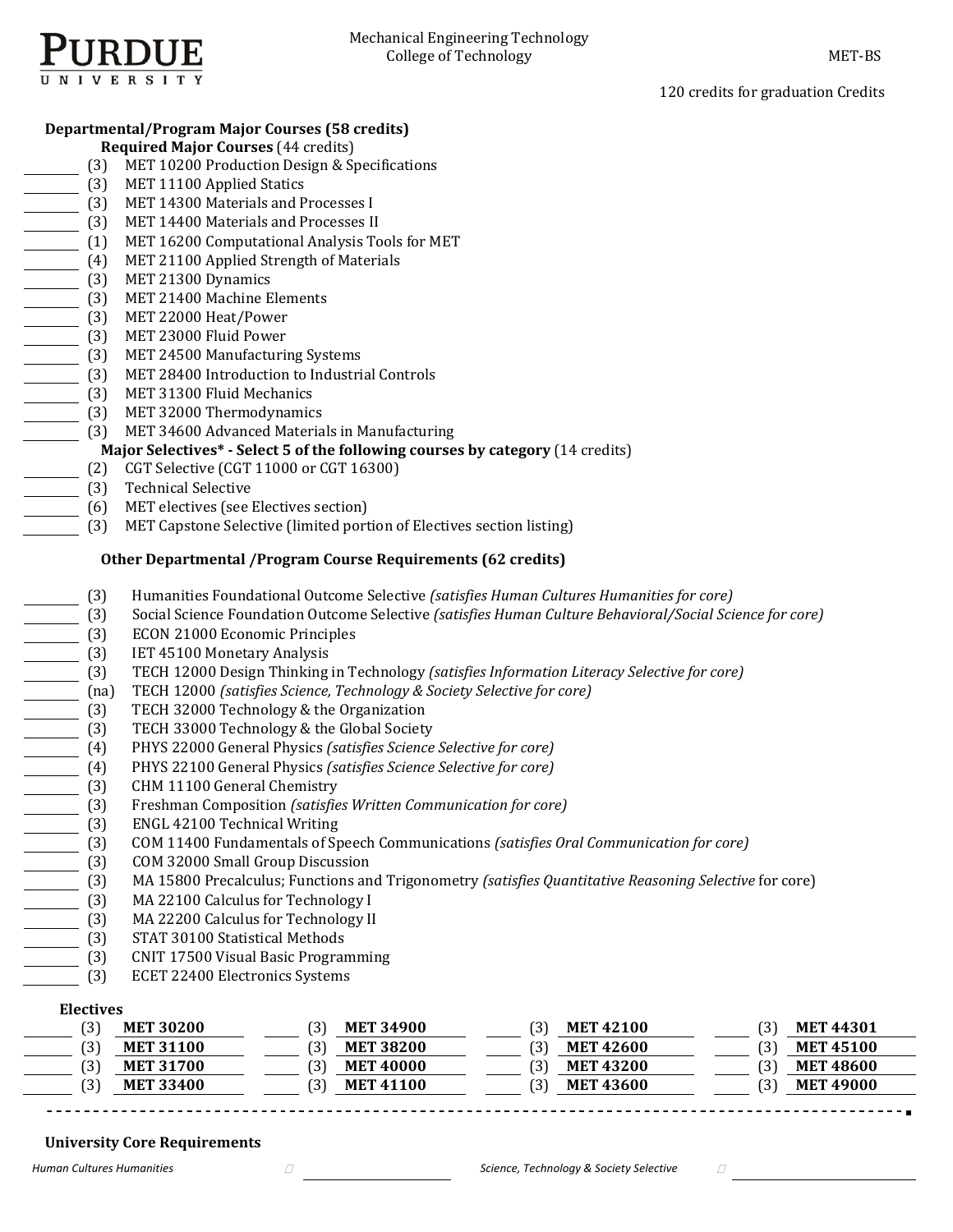| Human Cultures Behavioral/Social Science | <b>Written Communication</b> |  |
|------------------------------------------|------------------------------|--|
| Information Literacy                     | <b>Oral Communication</b>    |  |
| Science Selective                        | Quantitative Reasoning       |  |
| Science Selective                        |                              |  |

# The student is ultimately responsible for knowing and completing all degree requirements.

# Degree Works is knowledge source for specific requirements and completion

Revised 5/2013 (effective Fall 2013)

# **Mechanical Engineering Technology**

**Suggested Arrangement of Courses:** 

| Credits | <b>Fall 1st Year</b>        | Prerequisite | Credits | <b>Spring 1st Year</b>      | <b>Prerequisite</b>   |
|---------|-----------------------------|--------------|---------|-----------------------------|-----------------------|
| 3       | MA 15800 Precalc: Func&Trig | <b>NA</b>    | 3       | MA 22100 Calc for Tech I    | <b>MA 15800/ALEKS</b> |
| 2       | <b>CGT Selective</b>        | <b>NA</b>    | ົ       | MET 11100 Applied Statics   | MA 15800/MET 16200    |
|         | MET 16200 Comp Anal Tools   | <b>NA</b>    | ົ       | MET 14300 Matls & Proc I    | <b>NA</b>             |
|         | MET 14400 Matls&Proc II     | <b>NA</b>    |         | PHYS 22000 Genl Physics     | <b>NA</b>             |
| ◠       | TECH 12000 DesThink inTech  | <b>NA</b>    |         | <b>Freshman Composition</b> | <b>NA</b>             |
| 3       | COM 11400 Speed             | <b>NA</b>    |         |                             |                       |
| 15      |                             |              | 16      |                             |                       |

| Credits | <b>Fall 2nd Year</b>        | Prerequisite                 | Credits | <b>Spring 2nd Year</b>          | <b>Prerequisite</b>                         |
|---------|-----------------------------|------------------------------|---------|---------------------------------|---------------------------------------------|
| 3       | MET 10200 Prod Des & Specs  | CGT sel/MET<br>16200         | 3       | MET 21400 Machine Elements      | <b>MET 21100/MET</b><br>21300               |
| 4       | MET 21100 Strength of Matls | MET 11100/MA<br>221 conc     | 3       | MET 23000 Fluid Power           | MET 11100 or PHYS<br>22000                  |
| 3       | MET 21300 Dynamics          | <b>MET 11100/MA</b><br>22100 | 3       | MET 24500 Mfg Systems           | MET 14300 or 14400;<br><b>CGT</b> selective |
|         | PHYS 22100 General Phys     | <b>PHYS 22000</b>            | ົ       | MET 28400 Intro to Ind Contris  | ECET 22400                                  |
|         | ECET 22400 Electronics Sys  | MA 15800                     |         | Humanities Found Out. Selective | <b>NA</b>                                   |
|         |                             |                              | 15      |                                 |                                             |

| Credits | <b>Fall 3rd Year</b>         | <b>Prerequisite</b>    | Credits | <b>Spring 3rd Year</b>        | <b>Prerequisite</b>           |
|---------|------------------------------|------------------------|---------|-------------------------------|-------------------------------|
| 3       | MA 22200 Calc for Tech II    | MA 22100               |         | MET 32000 Thermodynamics      | MET 22000                     |
| 3       | CHM 11100 General Chem       | <b>NA</b>              | 3       | MET 34600 Adv. Matls in Mfg   | <b>CHM 11100/MET</b><br>24500 |
| 3       | CNIT 17500 Visual Basic Prog | <b>NA</b>              |         | STAT 30100 Stat. Methods      |                               |
| 3       | MET 22000 Heat/Power         | MA 22100/PHYS<br>22000 | 3       | ECON 21000 Econ. Principles   |                               |
| 3       | TECH 32000 Tech & Org        | <b>TECH 12000</b>      | 3       | TECH 33000 Tech & Global Soc. | <b>TECH 12000</b>             |
|         |                              |                        |         |                               |                               |
| 15      |                              |                        | 15      |                               |                               |

| Credits | <b>Fall 4th Year</b>       | Prerequisite           | Credits | Spring 4 <sup>th</sup> Year         | Prerequisite  |
|---------|----------------------------|------------------------|---------|-------------------------------------|---------------|
|         | <b>MET Elective</b>        |                        |         | <b>MET Elective</b>                 |               |
|         | <b>Technical Selective</b> |                        |         | <b>MET Capstone Selective</b>       |               |
| 3       | MET 31300 Fluid Mechanics  | MA 22100, MET<br>23000 | 3       | <b>ENGL 42100 Technical Writing</b> | Freshman Comp |
| 3       | COM 32000 Small Group Disc | COM 11400              |         | Social Science Found. Outcome       | <b>NA</b>     |
|         | IET 45100 Monetary Anal    |                        |         |                                     |               |
|         |                            |                        |         |                                     |               |
| 15      |                            |                        | 12      |                                     |               |

120 semester credits required for Bachelor of Science degree.

2.0 Graduation GPA required for Bachelor of Science degree.

The student is ultimately responsible for knowing and completing all degree requirements.

Degree Works is knowledge source for specific requirements and completion